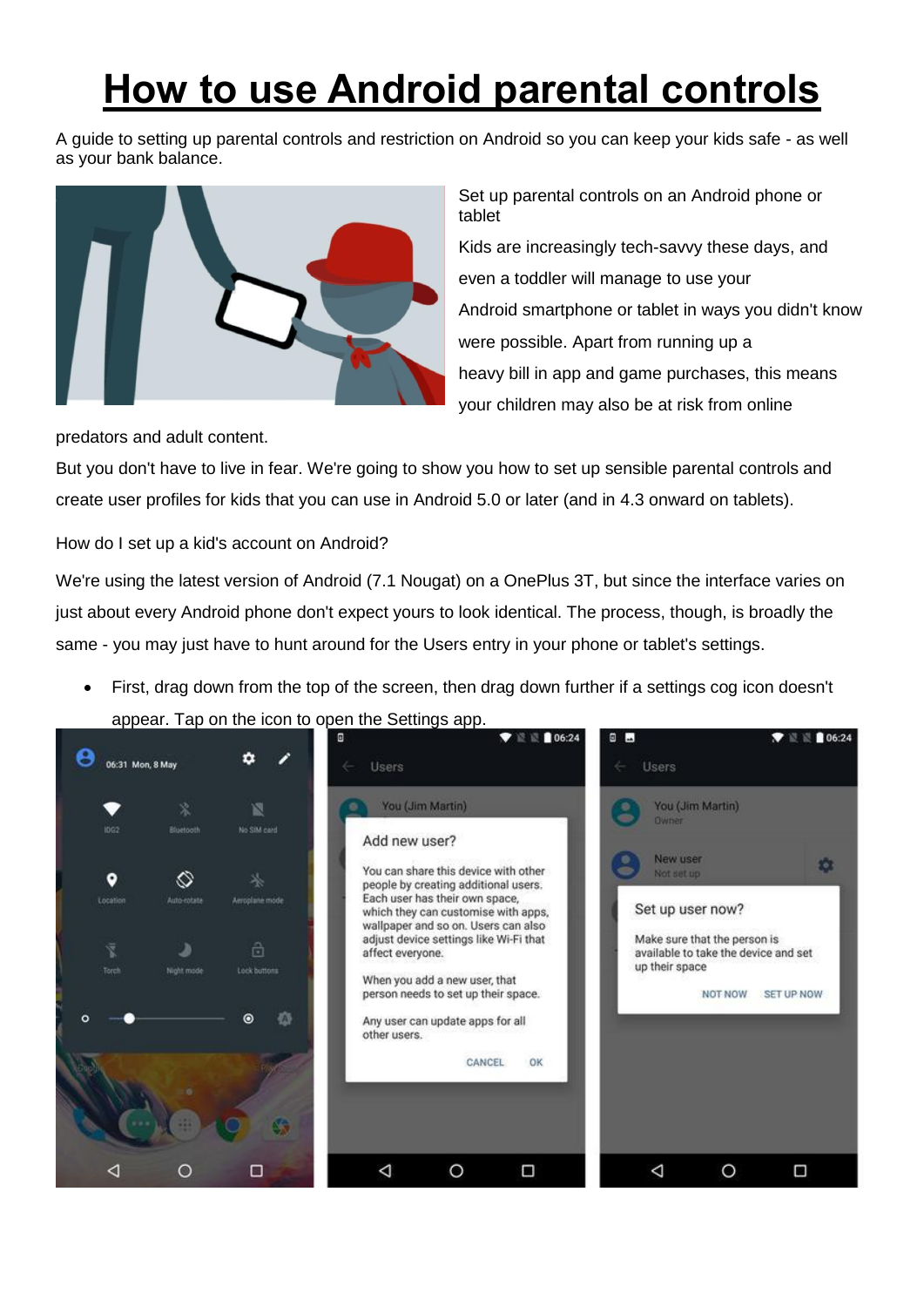- Scroll down until you see Users. If your phone has a Settings app split into sections, you might have to search other tabs to find the Users menu.
- In Users, you'll see your own account, or the main account of the owner of the phone. There will be an 'Add user' option, so tap on this.
- Accept the message by tapping 'OK' then tap on 'SET UP NOW'

The device will log you out and ask you to sign into the new user's account. As that's for a child in this case,



Tap Continue, as in the image above left, then you'll be asked if you want to sign into an Android account. If you want to prevent your kids from downloading apps, games, music, videos and TV shows through Google Play, just tap on Skip Setup. You will still be able to download apps etc. via your own user account. You'll also have the option to set up their email account, or tap Not now if you don't want to.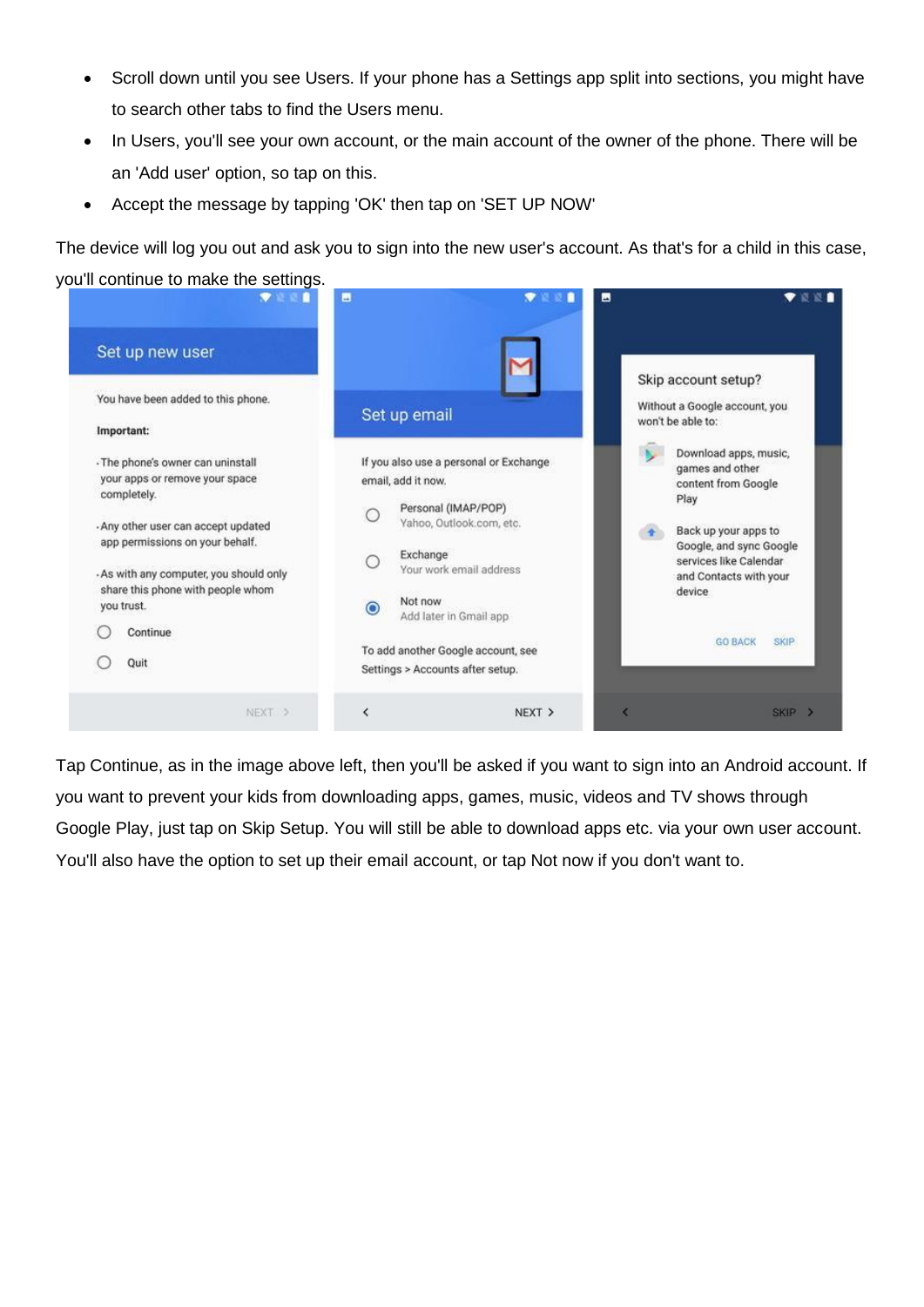## **How can I restrict content in Play Store? (Android)**

Assuming you *do* want to give your child access to the Google Play Store within their account, either sign in



Then, launch the Play Store app (this is in their user account on the phone or tablet still) and tap the 'hamburger' - the three horizontal lines at the top left.

Scroll down and tap Settings, then scroll until you see Parental controls. Tap it, and you'll have to create a PIN code. Enter this twice.



Now the setting will be turned on and you can then tap each category to set how restrictive you want to be for each. For apps and games, the numbers relate to ages, so tap PEGI 7 is the child is between four and seven. Be sure to tap SAVE at the bottom of each screen.

| 8 B @        | <b>TEN 06:58</b>                |              | 8 日 回                                                  | $\blacksquare$ 106:59 | 日西国          |                                                                        | ▼ ■ 06:59      |
|--------------|---------------------------------|--------------|--------------------------------------------------------|-----------------------|--------------|------------------------------------------------------------------------|----------------|
| $\leftarrow$ | <b>Films</b>                    | $\leftarrow$ | Music                                                  |                       | $\leftarrow$ | <b>Parental controls</b>                                               | $\circledcirc$ |
|              | Allow Up To:                    |              | Restrict music marked explicit<br>by content providers | ☑                     |              | Parental controls are on                                               |                |
|              | U<br>Most restrictive           |              |                                                        | SAVE                  |              | Set content restrictions<br>Set a restriction for each type of content |                |
|              | PG                              |              |                                                        |                       | 鱼            | Apps & games<br>PEGI3                                                  |                |
| O            | <b>12A</b>                      |              |                                                        |                       |              | Films                                                                  |                |
| ◯            | 12                              |              |                                                        |                       |              | PG                                                                     |                |
| $\circ$      | 15                              |              |                                                        |                       | $\Box$       | TV<br>PG                                                               |                |
| O            | 18                              |              |                                                        |                       | IN           | Magazines<br>Restrictions on                                           |                |
| O            | <b>R18</b>                      |              |                                                        |                       |              | Music                                                                  |                |
| 67           | Allow all, including unrated    |              |                                                        |                       | $\Omega$     | Restrictions on                                                        |                |
|              | $\circ$<br>Ο<br>$\triangleleft$ |              | $\triangleleft$<br>$\circ$                             | Ω                     |              | $\circ$<br>$\triangleleft$                                             | Ο              |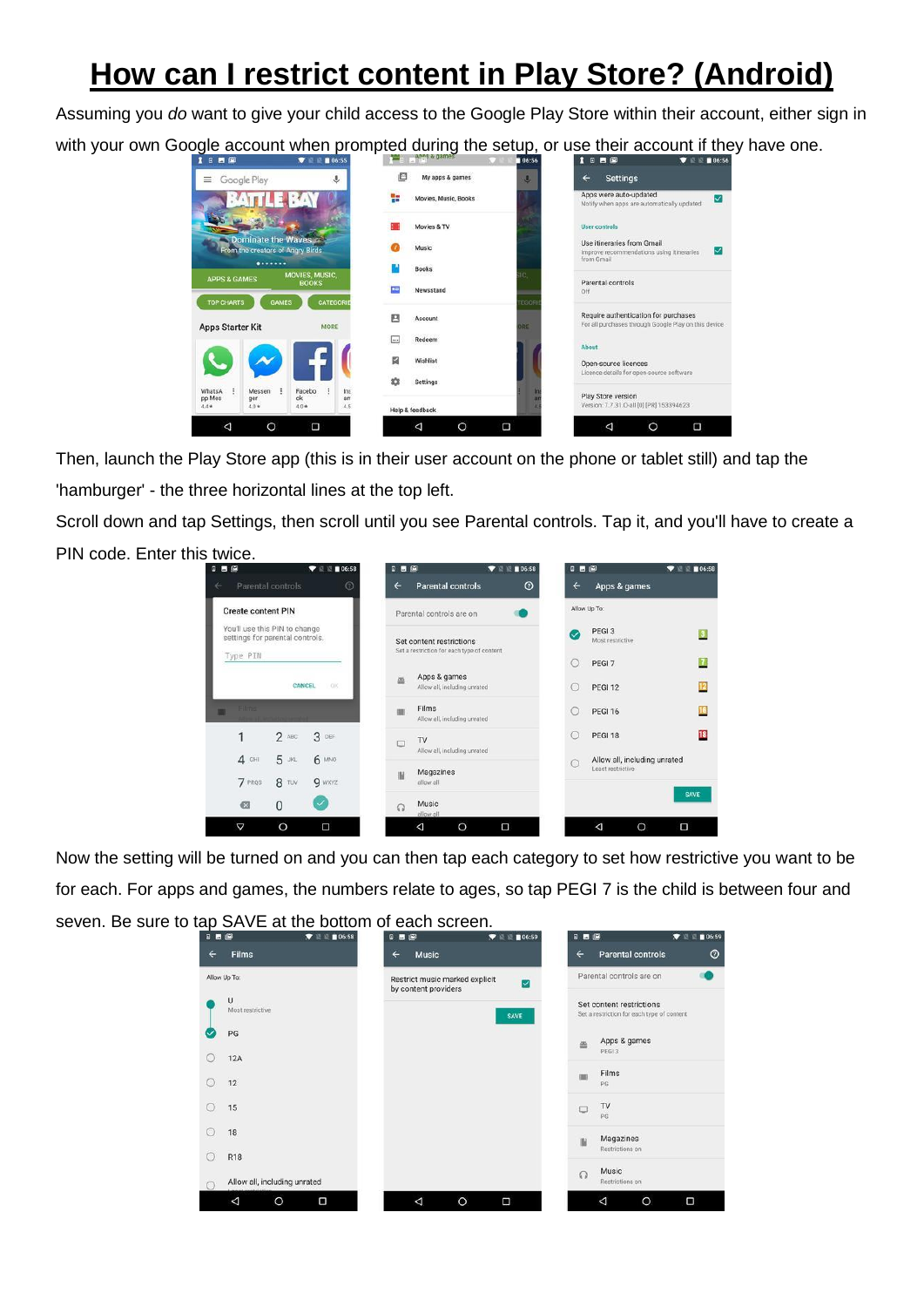Below the Parental controls master switch is shown a summary of which restriction is set for each type of content.

If you want to prevent kids from buying content freely, you can set a PIN that only you know which will be asked for when they try to download anything that costs money. To do this, go back to the main Play Store settings menu and tap on 'Require authentication for purchases'. Then you'll see a screen like the one below, right.



The Play Store isn't the only place to download apps and games, so it's important to make sure other sources are blocked. To do this, go back to the device's home screen, and drag down from the top of the screen again to get to the cog icon - tap it to open the Settings app.

| <b>Settings</b>           |                        |                                                         |                                                                                                                              |  |  |
|---------------------------|------------------------|---------------------------------------------------------|------------------------------------------------------------------------------------------------------------------------------|--|--|
|                           | Q                      | <b>Security &amp; fingerprint</b><br>$\leftarrow$       | Security & fingerprint                                                                                                       |  |  |
| Personal                  |                        | Unknown sources                                         | Unknown sources:                                                                                                             |  |  |
|                           | Apps                   | D<br>Allow installation of apps from unknown<br>sources | Allow initiallation of apps from unknown<br><b>BOUFCOR</b>                                                                   |  |  |
| ο                         | Location               | Advanced                                                | Your phone and personal data are                                                                                             |  |  |
|                           |                        | Credential storage                                      | more vulnerable to attack by apps<br>from unknown sources. You agree                                                         |  |  |
| A                         | Security & fingerprint | Trust agents<br>To use, first set a screen lock         | that you are solely responsible for<br>any damage to your phone or loss<br>of data that may result from using<br>these apps. |  |  |
| д                         | Accounts               | Screen pinning                                          | 200<br>CANCEL<br>OK                                                                                                          |  |  |
|                           |                        | Off                                                     |                                                                                                                              |  |  |
| с                         | Google                 | Apps with usage access                                  | Apps with usage access                                                                                                       |  |  |
| System                    |                        | Encryption                                              | Encryption                                                                                                                   |  |  |
| $\left(\mathbb{Q}\right)$ | Date & time            | Encrypt phone                                           | Encrypt phone                                                                                                                |  |  |
|                           |                        | Encrypted                                               | Encrypted                                                                                                                    |  |  |

Find the Security section (called Security & fingerprint on our phone), tap it and then check to make sure the Unknown sources switch is turned off (which it probably will be).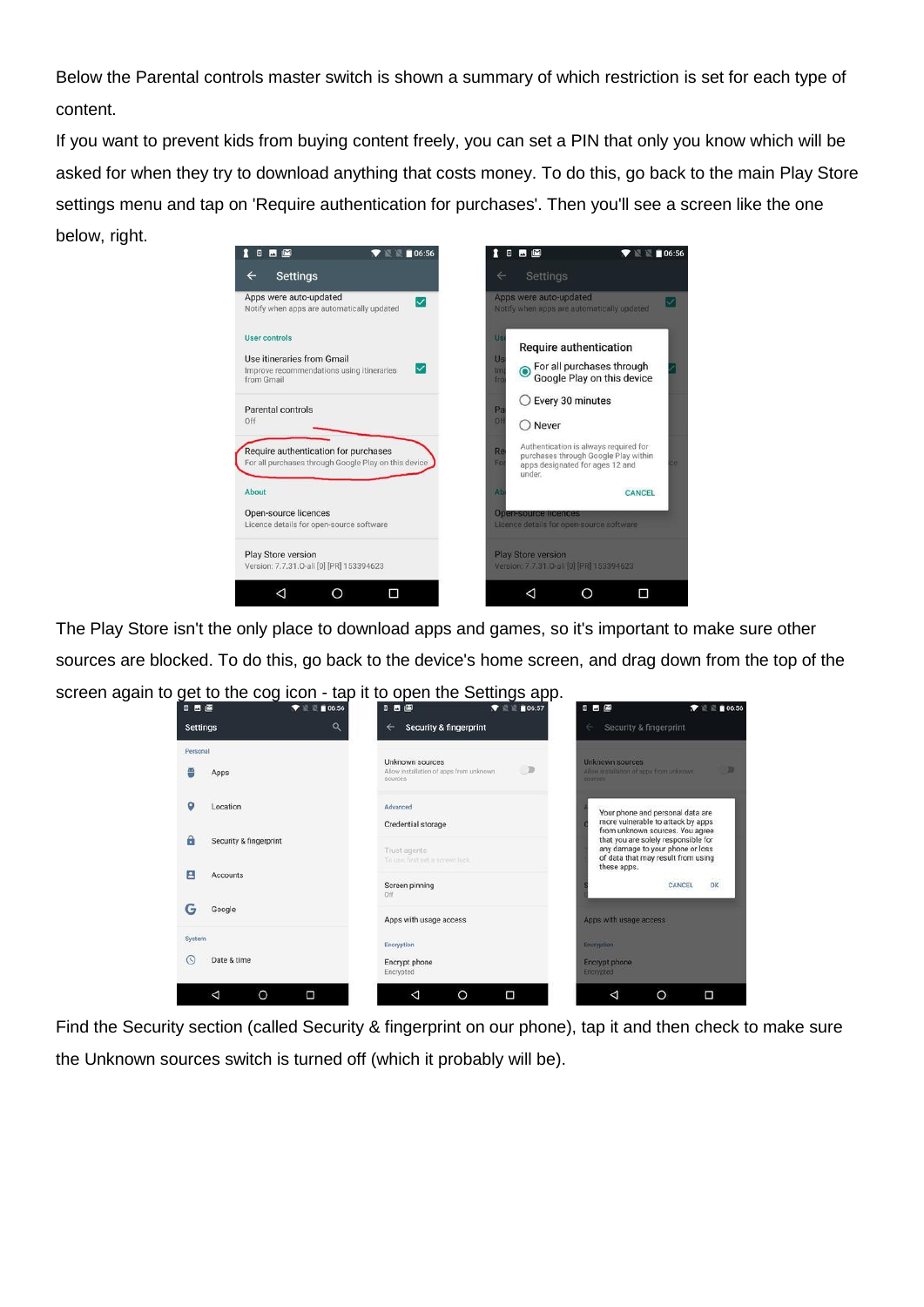## **How can I make YouTube safe? (Android)**

Kids love watching YouTube videos, and now there's a YouTube Kids app you can download for free in the Play Sto[re. Do this while logged into their account on the phone or ta](https://cdn2.techadvisor.co.uk/cmsdata/features/3461359/android-parental-controls-youtube-3.jpg)blet.



Launch the app and it will explain that no algorithm is a 100 percent guarantee that everything in the app is totally safe for them and that you can easily flag an inappropriate video so the team can review and remove it.

You can then set the restriction level to Pre-school, School age or All kids.



Finally, you have the option to turn search on or off. With it off, they will have to use the menus in the app to discover videos, but in our experience this is too limiting and it's better to have search on - at least for kids five and older.